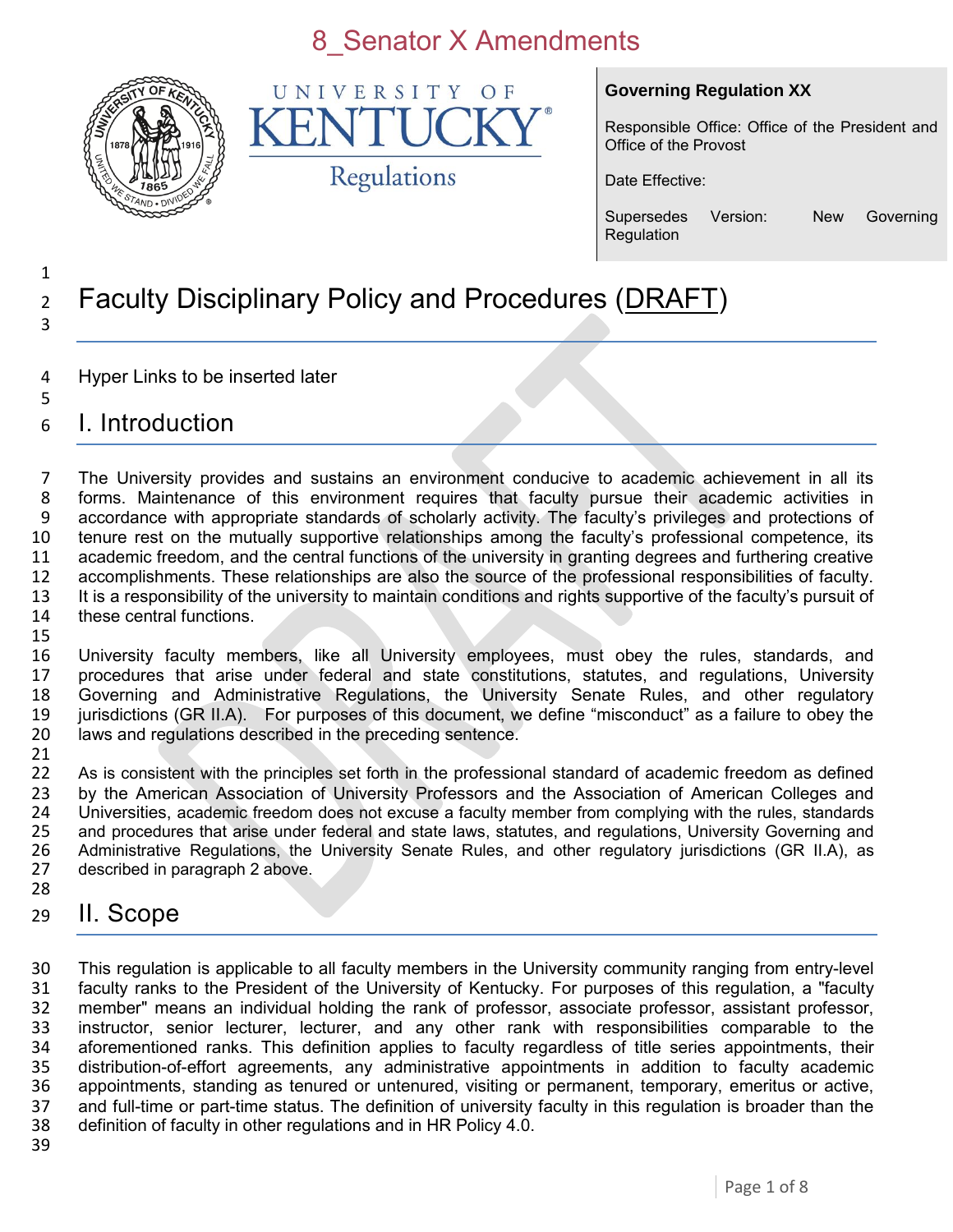40 This regulation does not apply to faculty performance review or expectations for scholarly activity for 41 purposes of appointment, reappointment, promotion, and tenure, Faculty performance review and 41 purposes of appointment, reappointment, promotion, and tenure. Faculty performance review and 42 expectations for scholarly activity are covered in other Administrative Regulations (AR), as well as 43 regulations that describe for each title series the expected activities and criteria for promotion and tenure. 44

- 45 To the extent that university administrators, including the President of the university, hold appointments 46 as faculty members, faculty administrators are subject to this regulation with respect to activities related 47 to their faculty appointment. to their faculty appointment.
- 48<br>49

49 This regulation is separate and distinct from independent proceedings involving the enforcement of 400 Clinical rights and clinical responsibilities that arise under the Joint Commission mandated UK clinical rights and clinical responsibilities that arise under the Joint Commission mandated UK 51 HealthCare Medical Staff By-laws, the federally mandated University's research misconduct policy, or the 52 federally mandated Title IX Sexual Assault procedures. Faculty members who are subject to disciplinary<br>53 proceedings under those procedures may be subjected to additional disciplinary proceedings under this 53 proceedings under those procedures may be subjected to additional disciplinary proceedings under this 54 requidation. regulation.

55

58

56 This regulation also does not describe the proceedings for the revocation of tenure or for the termination<br>57 of academic appointments of faculty members who do not have tenure. of academic appointments of faculty members who do not have tenure.

59 The procedures established by this regulation do not supersede Governing Regulations or Administrative 60 Regulations that specifically permit appeal to, or appearances before, the Board or a Board Committee. 61

#### 62 III. Entities Affected

63 This regulation will apply to all faculty members as defined in this regulation. 64

#### 65 IV. Procedures

66 The following procedures govern the handling of misconduct by a faculty member. 67

68 For purposes of computing deadlines under these procedures, if the deadline falls on a Sunday, Monday, 69 university-recognized holiday or day when the University's Office of the President is closed, the deadline university-recognized holiday or day when the University's Office of the President is closed, the deadline 70 is automatically extended to the next day when the University's Office of the President is open.

71 For purposes of this regulation, "written notification" means notification by formal written letter and 73 notification by electronic message.

74<br>75 A. Allegations

76<br>77 Any person may make a complaint against a faculty member by making allegations to the chair of a 78 faculty member's department, the Dean of the faculty member's college, or an appropriate university 79 official. Additionally, routine university operations, such as audits or compliance reviews, may result 80 in allegations against a faculty member.

81<br>82

82 Allegations against a faculty member by a member of the University community that are made other<br>83 than in good faith, may rise to the level of harassment and bring the Complainant under scrutiny as than in good faith, may rise to the level of harassment and bring the Complainant under scrutiny as 84 delineated in these regulations.

85<br>86 In the event of either allegations reported initially to a chair and subsequently to a Dean or allegations 87 reported directly to a Dean, the Dean must inform the General Counsel. In consultation with the 88 General Counsel, the Dean will determine (1) whether an investigation should be conducted, and (2) <br>89 if so, the appropriate university office(s) to conduct an investigation. The context of the allegation will 89 if so, the appropriate university office(s) to conduct an investigation. The context of the allegation will<br>90 dictate the time at which the accused faculty member is informed of the allegation. For purposes of dictate the time at which the accused faculty member is informed of the allegation. For purposes of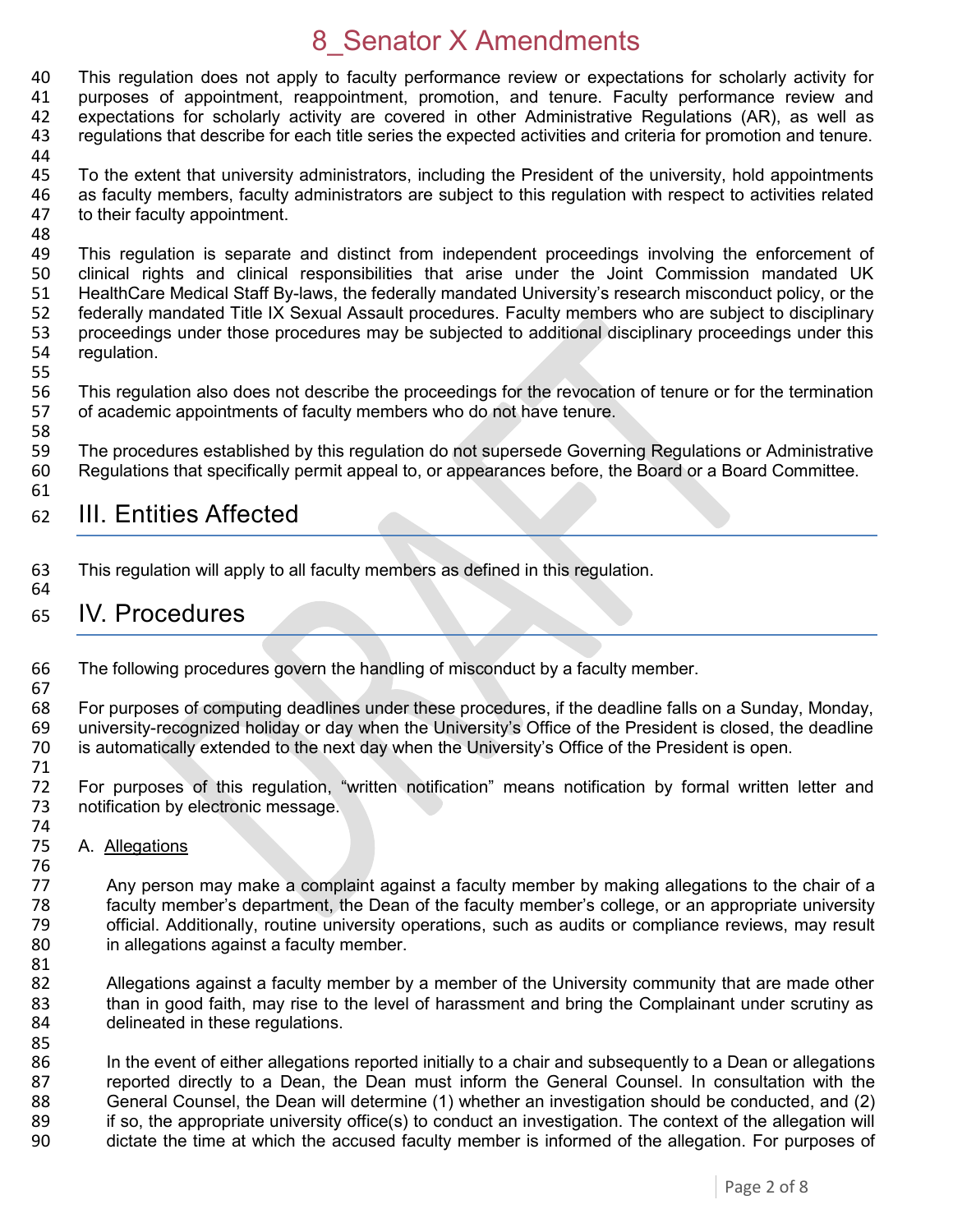- 91 this regulation, a dean may designate an appropriate associate dean and the General Counsel may<br>92 designate an associate counsel or non-university counsel retained by the General Counsel to handle designate an associate counsel or non-university counsel retained by the General Counsel to handle 93 the allegation.
- 94

99

109

111

118

131

- 95 Allegations brought forward and adjudicated under this regulation cannot be reopened without 96 substantive new evidence, as determined by the General Counsel.
- 97<br>98 B. University Investigation

100 Depending on the nature of the allegation, the appropriate university office(s) (*e.g*., Institutional Equity and Equal Opportunity, Internal Audit, UK HealthCare Corporate Compliance, UK Police, UK 102 Athletics Compliance, Office of Legal Counsel, etc.) will conduct the investigation. The report will 103 include findings of fact, a conclusion as to whether misconduct occurred, and, if misconduct did<br>104 occur. a nonbinding recommendation regarding disciplinary action *(i.e.*, sanctions). The Office(s) 104 occur, a nonbinding recommendation regarding disciplinary action (*i.e.,* sanctions). The Office(s) 105 conducting the investigation will submit the investigation report to the General Counsel. The General<br>106 Counsel will transmit the report to the Dean of the faculty member's college. If an investigation finds 106 Counsel will transmit the report to the Dean of the faculty member's college. If an investigation finds 107 nothing to support an allegation, the General Counsel will transmit these findings to the Dean, the 108 complainant (if known), and the accused faculty member. Complainant (if known), and the accused faculty member.

- 110 C. Notification and Mediation
- 112 1. If the report indicates misconduct has occurred, the Dean will provide written notification to the 113 faculty member as soon as feasible and preferably within two (2) days. The Dean will provide the<br>114 faculty member with a copy of the report. The faculty member may submit a written response to 114 faculty member with a copy of the report. The faculty member may submit a written response to<br>115  $\vert$  the Dean and General Counsel within seven (7) fourteen (14 $\vert$ <sub>scb1</sub>) days of notification by the the Dean and General Counsel within seven  $(7)$  fourteen (14 $|s_{\text{cbb1}}|$ ) days of notification by the 116 Dean. The Dean may extend this response period by an additional fourteen (14) days on oral or 117 written request by the faculty member.
- 119 2. The Dean will schedule a meeting with the faculty member and the faculty member's chair, which<br>120 will be held within twenty-one (21) days of the Dean's notification to the faculty member. The 120 will be held within twenty-one (21) days of the Dean's notification to the faculty member. The<br>121 http://www.purpose of the meeting is for the Dean, the chair and the faculty member to attempt to reach an 121 purpose of the meeting is for the Dean, the chair and the faculty member to attempt to reach an<br>122 an agreement as to whether misconduct occurred and, if so, an appropriate sanction. In cases where agreement as to whether misconduct occurred and, if so, an appropriate sanction. In cases where 123 the faculty member elects to have personal legal counsel at the meeting(s) with the Dean and 124 chair, an attorney from the Office of Legal Counsel must also be present. It is to be hoped that 125 the majority of cases will be resolved at this stage through mediation. the majority of cases will be resolved at this stage through mediation.
- 126 127 3. Sanctions will not take effect until a final determination of guilt is made and all appeals exhausted 128 (see G9 below). Sanctions will not exceed a level that is reasonably commensurate with the 129 seriousness of the misconduct. Sanctions are defined, for the purposes of this entire document, 130 as the following:
- 132 **•** Verbal reprimand
- 133 **Written censure**
- 134 **•** Restitution to the University for actual monetary damage suffered by the University 135 through misuse or unauthorized use of University property
- 136 **Loss of specific privileges including, but not limited to, loss of access to University Pro-**137 Card or travel funds
- 138 **••** Removal from supervisory role and loss of title associated with that role
- 139 **Removal from named or endowed chair or professorship**
- 140 Reduction in salary for a specified period of time
- 141 **Demotion in rank, but only if promotion was based on a fraudulent dossier**
- 142 Suspension with or without pay for a specified period of time
- 143 
Relocation and/or loss of space currently occupied by and/or assigned to the faculty<br>
144 member
- 145 **•** Denial or curtailment of emeritus status, if applicable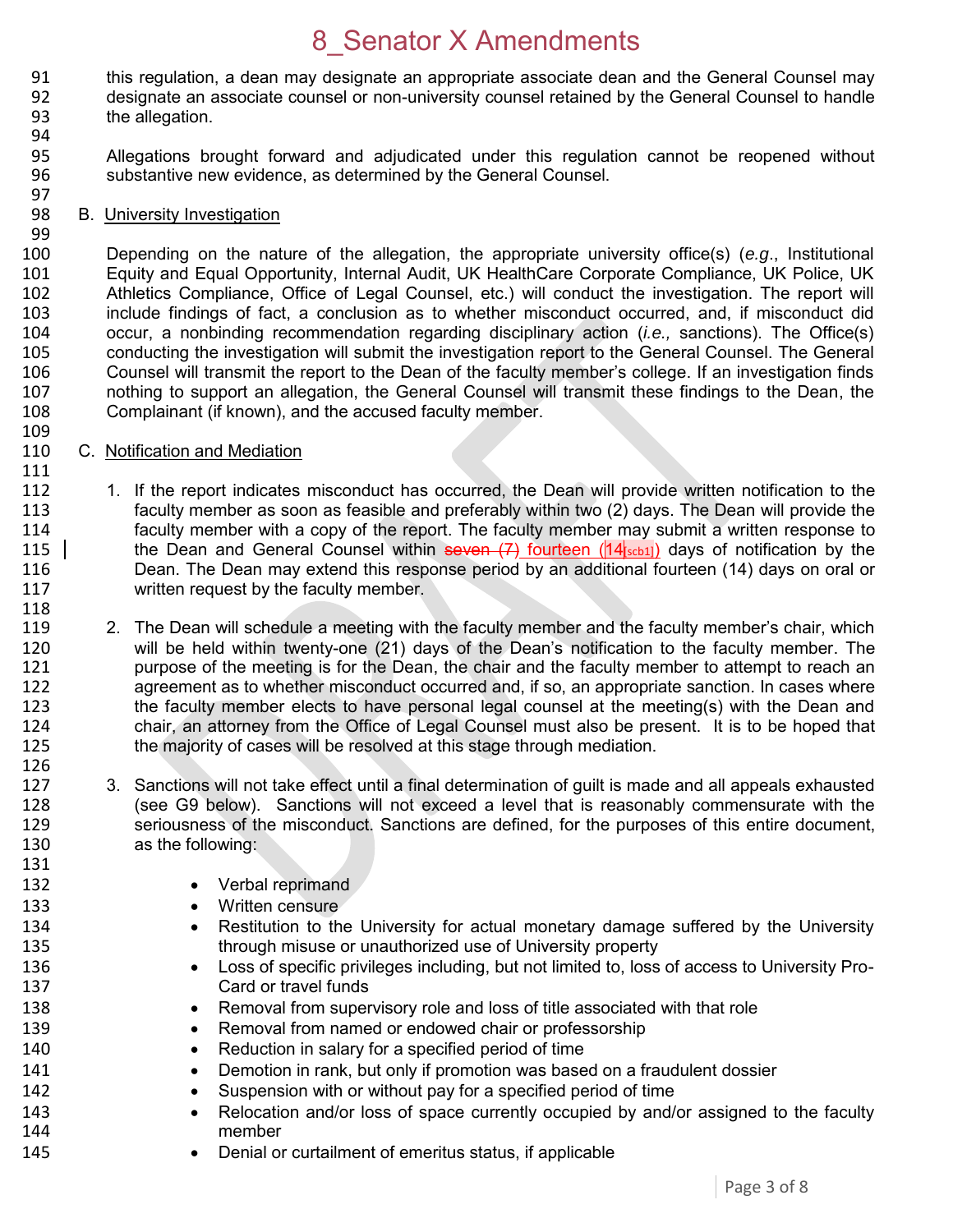- 146 Recommending to the President and Board of Trustees that the faculty member in<br>147 **147** auestion be dismissed from the employ of the University question be dismissed from the employ of the University
- 149 Suspension is defined, for the purposes of this entire document, as the temporary withdrawal or 150 cessation from specific duties or employment as distinguished from permanent severance 151 accomplished by removal. 152<br>153
- 4. If the issue is resolved during the meeting/mediation, the Dean will notify the General Counsel. 154 The General Counsel must approve any proposed agreement before its implementation.
- 155<br>156 5. If the Dean and faculty member fail to reach an agreement during the meeting as to whether 157 misconduct occurred, the matter is referred to a Faculty Inquiry Panel. The Dean will notify the 158 General Counsel that no agreement was reached on whether or not misconduct occurred. The<br>159 General Counsel will then initiate the process leading to the selection of a Faculty Inquiry Panel 159 General Counsel will then initiate the process leading to the selection of a Faculty Inquiry Panel<br>160 by contacting the Chair of the University Senate Council. by contacting the Chair of the University Senate Council.
- 162 6. If the Dean and the faculty member agree that misconduct occurred, but they disagree on the<br>163 **163** appropriate sanction or sanctions, the issue will be referred to the Provost, who will decide an appropriate sanction or sanctions, the issue will be referred to the Provost, who will decide an 164 appropriate sanction or sanctions within seven (7) days. As described below, the faculty member 165 may appeal the Provost's decision to the President.
- 166<br>167 D. Selection of the Faculty Disciplinary Panel Pool
- 168<br>169 1. After seeking nominations from the University Senate, the University Senate Council will provide 170 the President with the names of at least thirty-six (36) faculty members eligible to serve in the 171 Faculty Disciplinary Panel Pool with staggered three-year terms; members may be reappointed.<br>172 Ffforts will be made by the University Senate Council to ensure that the Faculty Disciplinary Panel Efforts will be made by the University Senate Council to ensure that the Faculty Disciplinary Panel 173 Pool includes [1] at least one tenured faculty member from each college and [2] at least one 174 untenured faculty member from each of the Clinical and Research Title Series at the rank of 175 professor or associate professor. 176<br>177
- 2. The President appoints twenty-five (25) members of the Faculty Disciplinary Panel Pool from 178 nominations submitted by the University Senate Council. The appointed faculty will serve on 179 either a Faculty Inquiry Panel or a Faculty Hearing Panel but not both for the same case.
- 180<br>181 E. Faculty Inquiry Panel

148

161<br>162

- 182<br>183 1. The Faculty Inquiry Panel is a three-person panel comprised of (1) one tenured faculty member 184 selected at random by a uniform random number generator from the Faculty Disciplinary Hearing<br>185 **1888** Panel Pool: the Vice-President for Human Resources or a designee: and an associate provost 185 Panel Pool; the Vice-President for Human Resources or a designee; and an associate provost 186<br>186 Selected by the Provost. The rationale for the panel member from Human Resources is to ensure selected by the Provost. The rationale for the panel member from Human Resources is to ensure 187 a balance in evaluating cases involving faculty *versus* those involving staff, and the rationale for 188 the associate provost is to ensure a balance in evaluating cases across colleges. The General 189 Counsel will notify the University Senate Council Chair that there is a need for a Faculty Inquiry 190 Panel and the Chair of the University Senate Council will select a faculty member at random from 191 the Faculty Disciplinary Hearing Panel Pool using a uniform random number generator. 192 Precautions will be taken against real or apparent conflicts of interest on the part of potential<br>193 **IED Entior Concilists** of the Faculty Inquiry Panel. Such conflicts of interest may include: administrative members of the Faculty Inquiry Panel. Such conflicts of interest may include: administrative 194 dependency, close personal relationships, collaborative relationships, financial interest, or 195 scientific or scholarly bias. The panel members will be expected to state in writing that they have 196 no conflicts of interest. 197
- 198 2. The Faculty Inquiry Panel is responsible for determining whether there is probable cause to<br>199 http://www.believe misconduct has occurred. The Faculty Inquiry Panel is limited to a review of the initial 199 believe misconduct has occurred. The Faculty Inquiry Panel is limited to a review of the initial<br>100 http://www.investigation report and the faculty member's written response, if any. The Faculty Inquiry Pane investigation report and the faculty member's written response, if any. The Faculty Inquiry Panel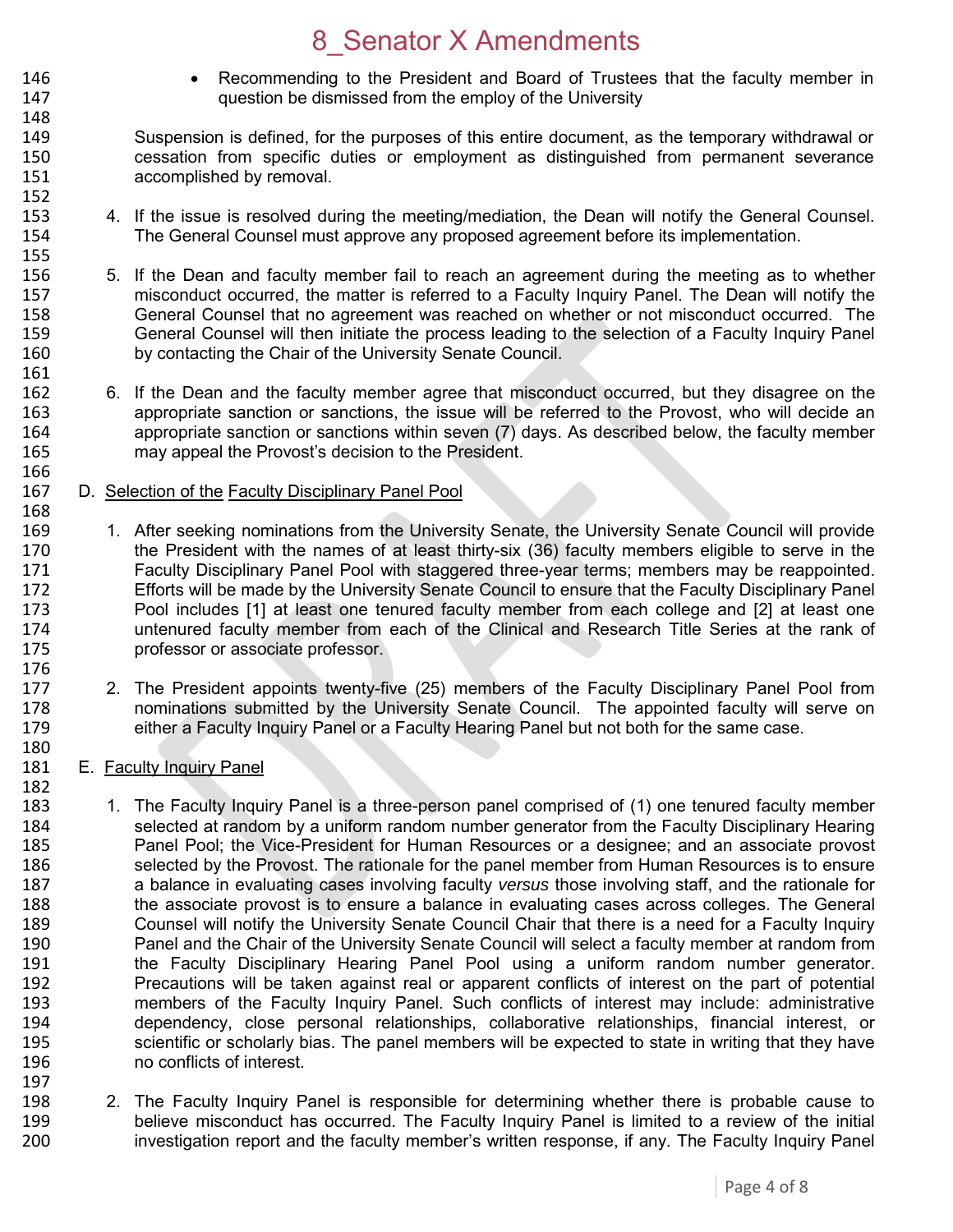201 may interview the faculty member, the chair and the Dean, but the Faculty Inquiry Panel may not<br>202 conduct a further investigation. The Faculty Inquiry Panel may consider new findings of fact that 202 conduct a further investigation. The Faculty Inquiry Panel may consider new findings of fact that 203 were not considered in the original investigation and that are provided by the General Counsel. 204

- 205 3. If the allegation involves a chair or dean, the Faculty Inquiry Panel will be expanded to include 206 three (3) tenured faculty members, who hold appointments in colleges other than that of the chair 207 or dean and who will be selected at random by a uniform random number generator from the<br>208 **19. Eaculty Disciplinary Hearing Panel Pool**: the Vice-President for Human Resources or a designee: 208 Faculty Disciplinary Hearing Panel Pool; the Vice-President for Human Resources or a designee; 209 and an associate provost selected by the Provost.
- 4. If the allegation involves a faculty employee holding an administration position above the level of 212 either a dean or an administratively equivalent position, the procedures to be used for convening 213 a Faculty Inquiry Panel will be determined by the President in consultation with Senate Council.
- 215 5. If the allegations involve the President, the procedures will be determined by the Board of 216 Trustees in consultation with the Senate Council.
- 6. If the Faculty Inquiry Panel, by a majority vote, finds there is probable cause to believe 219 misconduct has occurred, the case is referred to a Faculty Hearing Panel. The Faculty Inquiry 220 Panel will send notification *via* electronic mail of this finding to the Dean, the Complainant (if 221 known), the faculty member, and the General Counsel.
- 223 7. If the Faculty Inquiry Panel, by a majority vote, finds that there is no probable cause to believe<br>224 misconduct has occurred, the case is dismissed. The Faculty Inquiry Panel will send Notification 224 misconduct has occurred, the case is dismissed. The Faculty Inquiry Panel will send Notification<br>225 of this finding to the Dean, the Complainant (if known), the faculty member, and the General 225 of this finding to the Dean, the Complainant (if known), the faculty member, and the General 226 Counsel.
- 228 F. Faculty Hearing Panel

210<br>211

214<br>215

217<br>218

222

227

247

251

- 229<br>230 230 1. The Faculty Hearing Panel is comprised of five (5) faculty members, who are selected at random<br>231 by the Senate Council Chair from the Faculty Disciplinary Panel Pool using a uniform random 231 by the Senate Council Chair from the Faculty Disciplinary Panel Pool using a uniform random<br>232 humber generator. The Senate Council Chair will consult with the Chair of the Department of number generator. The Senate Council Chair will consult with the Chair of the Department of 233 Statistics on the selection of this uniform random number generator. Faculty members who 234 occupy a position of administrative supervision over faculty personnel (*i.e*., individuals with 235 greater than or equal to 50% administrative effort or individuals with an administrative assignment 236 at the level of chair or above) are ineligible to serve in the Faculty Disciplinary Panel Pool. A 237 person who served on the Faculty Inquiry Panel may not serve on the Faculty Hearing Panel in 238 the same case. Any member of the Faculty Hearing Panel who has personal involvement or prior 239 factual knowledge of the case (*i.e*., knowing something pertinent to the case before it occurs 240 publicly) will recuse himself or herself. If a Faculty Hearing Panel member chooses recusal, then<br>241 anew member will be chosen at random from the Pool by the Senate Council Chair using a a new member will be chosen at random from the Pool by the Senate Council Chair using a 242 uniform random number generator. Precautions will be taken against real or apparent conflicts of 243 interest on the part of potential members of the Faculty Hearing Panel. Such conflicts of interest 244 may include: administrative dependency, close personal relationships, collaborative relationships,<br>245 financial interest, or scientific or scholarly bias. The panel members will be expected to state in financial interest, or scientific or scholarly bias. The panel members will be expected to state in 246 writing that they have no conflicts of interest.
- 248 248 2. The General Counsel, upon receipt of a report from the Faculty Inquiry Panel that there is 249 probable cause to believe misconduct has occurred, will notify the Senate Council Chair that a 250 Faculty Hearing Panel is needed.
- 252 3. The Chair of the University Senate Council will select members of the panel at random from the<br>253 Faculty Disciplinary Panel Pool using a uniform random number generator. The Senate Council 253 Faculty Disciplinary Panel Pool using a uniform random number generator. The Senate Council 254 Chair will contact faculty members to serve on the Faculty Hearing Panel within seven (7) days of 255 receiving notification from the General Counsel. The Chair of the University Senate Council will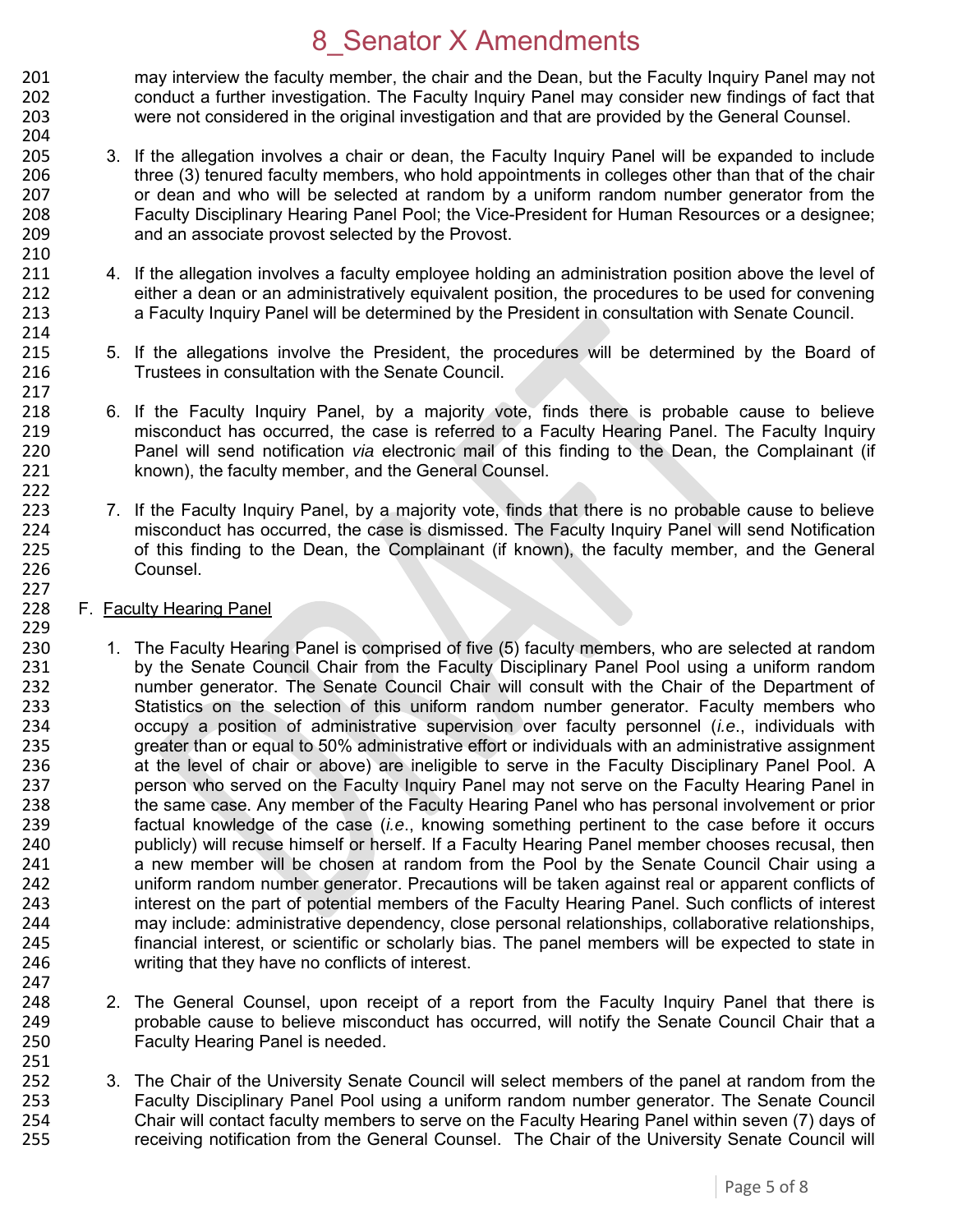- 256 inform potential members of the Faculty Hearing Panel that the case involves a named faculty<br>257 member in a particular college. member in a particular college.
- 259 4. Once a Faculty Hearing Panel is selected, the Dean and faculty member may each exclude one 260 member from the Panel. If either the Dean or faculty member excludes a Panel member, then the 261 Senate Council Chair will select a new member or members at random from the Faculty 262 Disciplinary Panel Pool using a uniform random number generator. When such exclusions occur, 263 the seven-day period for appointing the Faculty Hearing Panel will be extended by an additional 264 seven (7) days. seven (7) days.
- 265<br>266 266 5. The Faculty Hearing Panel will conduct the hearing within thirty (30) days of receiving the referral 267 unless the Provost extends the time period in extraordinary circumstances. The Dean, through a 268 representative of the Office of Legal Counsel, will present the case against the faculty member.<br>269 The accused faculty member, either alone or with the assistance of at most two (2) additional 269 The accused faculty member, either alone or with the assistance of at most two (2) additional<br>270 series are attorney and a representative chosen by the accused faculty member, may 270 persons, such as an attorney and a representative chosen by the accused faculty member, may<br>271 present a defense. The parties may call witnesses, cross-examine the other party's witnesses. 271 present a defense. The parties may call witnesses, cross-examine the other party's witnesses, 272 and present other evidence; however, as this is an administrative hearing, formal rules of 273 evidence and procedure do not apply. The Faculty Hearing Panel may admit any evidence of 274 probative value in determining the issues involved.
- 6. The burden of proof standard is clear and convincing evidence. The burden of demonstrating that 277 misconduct occurred is on the representative of the Office of Legal Counsel, and the accused 278 faculty member is presumed to be innocent.
- 280 7. After the hearing, the Faculty Hearing Panel will consider the evidence presented at the hearing, 281 and the majority will issue written findings of fact and conclusions of law (*i.e*., conclusion 282 regarding misconduct) within seven (7) days of the conclusion of the hearing. If a member of the<br>283 Faculty Hearing Panel dissents with the maiority decision, that member may submit a written Faculty Hearing Panel dissents with the majority decision, that member may submit a written 284 explanation of his/her dissension. The Faculty Hearing Panel will send the written findings,<br>285 including dissents, and decision to the Provost, the Dean., the accused faculty member, and the including dissents, and decision to the Provost, the Dean, , the accused faculty member, and the 286 General Counsel.
- 288 8. If the Faculty Hearing Panel finds the accused faculty member guilty of misconduct, the Panel will<br>289 creammend nonbinding sanctions to the Provost. The faculty member may appeal the finding of 289 recommend nonbinding sanctions to the Provost. The faculty member may appeal the finding of 290 guilt.
- 9. If the Faculty Hearing Panel finds that the accused faculty member is not guilty of misconduct, the 293 case is closed unless the dean submits a written appeal of the innocent decision based on 294 substantive errors in the faculty hearing panel process or errors in interpretation of fact or law .
- 296 10. If the allegation involves the Provost, the President will assume the role of the Provost in these<br>297 **proceeding** proceeding.
- 299 11. If the allegation involves the President, the Board of Trustees assumes the role of the Provost in<br>300 these proceedings. these proceedings.
- 301<br>302 G. Appeals

258

275<br>276

279

287

291<br>292

295<br>296

298<br>299

303

304 This section covers appeals arising out of the decision and nonbinding recommendations from the<br>305 Faculty Hearing Panel and the sanctions recommended by the Provost. The procedures 305 Faculty Hearing Panel and the sanctions recommended by the Provost. The procedures<br>306 Setablished by this regulation do not supersede Governing Regulations or Administrative 306 established by this regulation do not supersede Governing Regulations or Administrative<br>307 Regulations that specifically permit appeal to, or appearances before, the Board or a Board Regulations that specifically permit appeal to, or appearances before, the Board or a Board 308 Committee. 309

310 | 1. If the faculty member or Dean does not file a written appeal within seven (7) fourteen ( $14$ [scb2])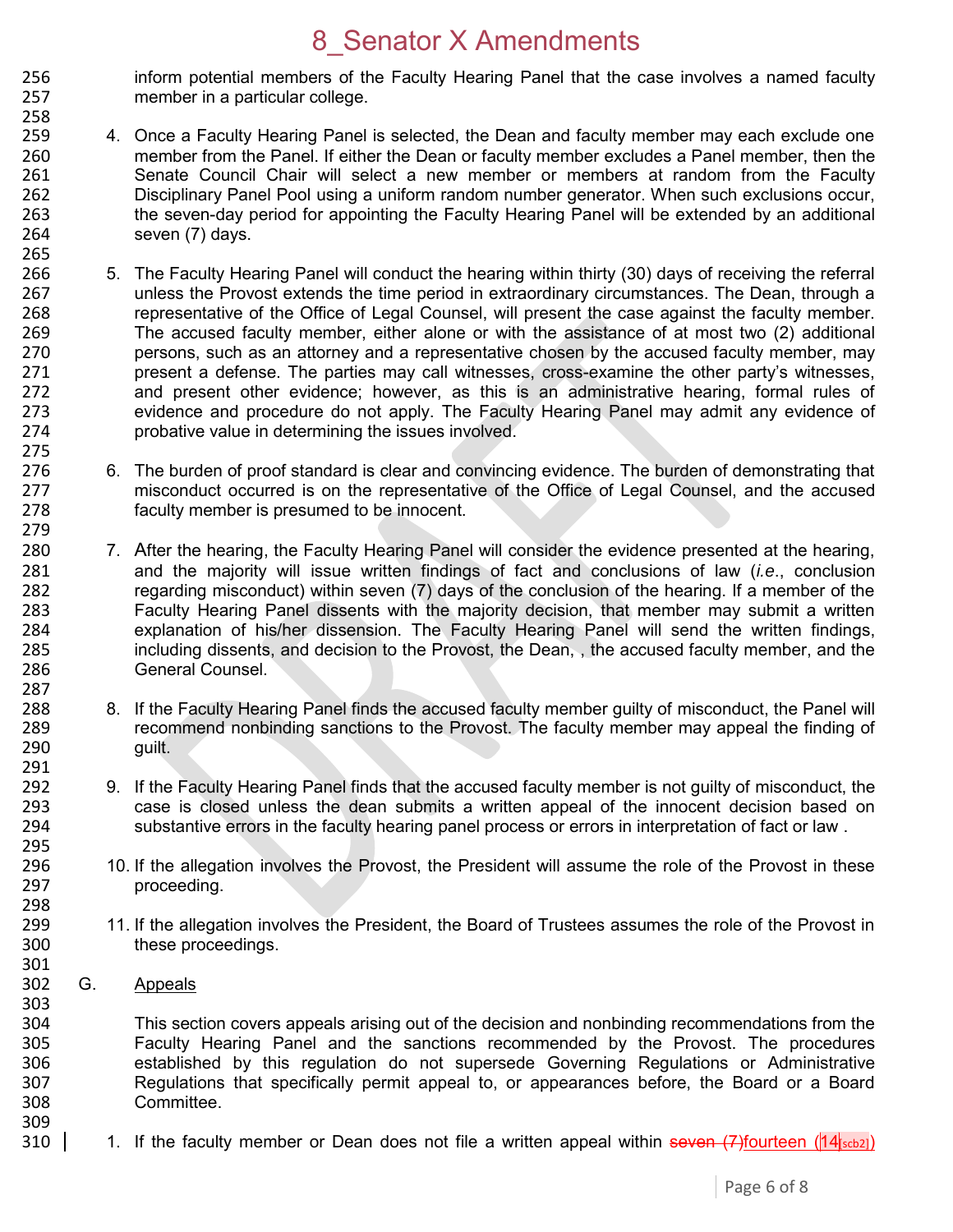311 days of receipt of the Faculty Hearing Panel's written decision, the decision of the Faculty Hearing<br>312 **Frankling Panel as to quilt or innocence shall be final.** The complainant, if known, shall be informed of the Panel as to guilt or innocence shall be final. The complainant, if known, shall be informed of the 313 decision by General Counsel, to the extent required by law. 314

- 315 2. The Faculty Disciplinary Appeals Panel shall hear all appeals. The panel consists of the Provost, 316 the Chair of the Senate Council, and the Academic Ombud. In the event the Provost is unable to 317 serve, the President shall appoint a replacement. In the event that the Academic Ombud or the 318 Senate Council is unable to serve, the Senate Council shall appoint replacement(s). 318 Chair of the Senate Council is unable to serve, the Senate Council shall appoint replacement(s).<br>319 Precautions will be taken against real or apparent conflicts of interest on the part of potential Precautions will be taken against real or apparent conflicts of interest on the part of potential 320 members of the Faculty Disciplinary Appeals Panel. Such conflicts of interest may include:<br>321 administrative dependency, close personal relationships, collaborative relationships, financial administrative dependency, close personal relationships, collaborative relationships, financial 322 interest, or scientific or scholarly bias. The panel members will be expected to state in writing that 323 they have no conflicts of interest.
- 324<br>325 325 3. The faculty member and the dean will be provided with copies of the written appeal and given an 326 opportunity to respond in writing.

327<br>328

338

357<br>358

364<br>365

- 328 4. The deliberations of the Faculty Disciplinary Appeals Panel are limited to review of the specific 329 issues raised by the appellant (IV.F.8, F9). In determining whether the factual findings are clearly 330 erroneous, the Faculty Disciplinary Appeals Panel will determine whether substantial evidence 331 (i.e. evidence a reasonable person would accept as adequate to support the conclusion) supports 332 the factual findings.
- 333<br>334 334 5. When a party appeals to the Faculty Disciplinary Appeals Panel, the party must submit a written<br>335 brief detailing the basis for the appeal and providing supporting evidence attesting to the validity 335 brief detailing the basis for the appeal and providing supporting evidence attesting to the validity<br>336 of the appeal. The party that prevailed at the Faculty Hearing Panel will be provided with a copy 336 of the appeal. The party that prevailed at the Faculty Hearing Panel will be provided with a copy 337 of this brief and may submit a written response brief within seven (7) days.
- 339 6. The Faculty Disciplinary Appeals Panel will render a final decision within seven (7) days of the 340 submission of briefs. If the Appeals Panel's decision is in agreement with the Hearing Panel, the 340 submission of briefs. If the Appeals Panel's decision is in agreement with the Hearing Panel, the<br>341 speellant and the appellee are notified of the Panel's decision and the reasons for the decision. 341 appellant and the appellee are notified of the Panel's decision and the reasons for the decision.<br>342 **1998 1: If the decision of the Faculty Disciplinary Appeals Panel is not in agreement with the decision of** If the decision of the Faculty Disciplinary Appeals Panel is not in agreement with the decision of 343 the Faculty Hearing Panel, the Faculty Disciplinary Appeals Panel must also send a written 344 justification for the reversal to the Faculty Hearing Panel, the University Senate Council, and the 345 Executive Committee of the Board of Trustees. 346
- 347 7. If the Faculty Disciplinary Appeals Panel determines the faculty member is innocent, the matter is 348 closed.
- 349<br>350 350 8. If the Faculty Disciplinary Appeals panel determines the faculty member is guilty, the Provost 351 shall impose sanctions. In determining sanctions, the Provost is guided, but not bound, by the shall impose sanctions. In determining sanctions, the Provost is guided, but not bound, by the 352 Faculty Hearing Panel's recommendation, if any, concerning sanctions (If the Faculty Hearing 353 Panel found the faculty member to be innocent, but the decision was reversed on appeal, there 354 will be no Faculty Hearing Panel recommendation). The Provost will send notification of the<br>355 Sanctions decision to the Dean, the University faculty member, the General Counsel, and the sanctions decision to the Dean, the University faculty member, the General Counsel, and the 356 Complainant, if known.
- 9. Within seven (7) days of receipt of the Provost's decision regarding a sanction or sanctions, the 359 accused faculty member may appeal the Provost's decision regarding any sanction to the 360 President. On an appeal of a particular sanction, the President will consider whether the 361 determination is reasonable in light of sanctions imposed on similarly situated staff members and 362 similarly situated faculty in other colleges. The President will render a final decision regarding a 363 sanction or sanctions within seven (7) days.
	- 10. The sanction or sanctions will not take effect until the time to appeal the sanction or sanctions has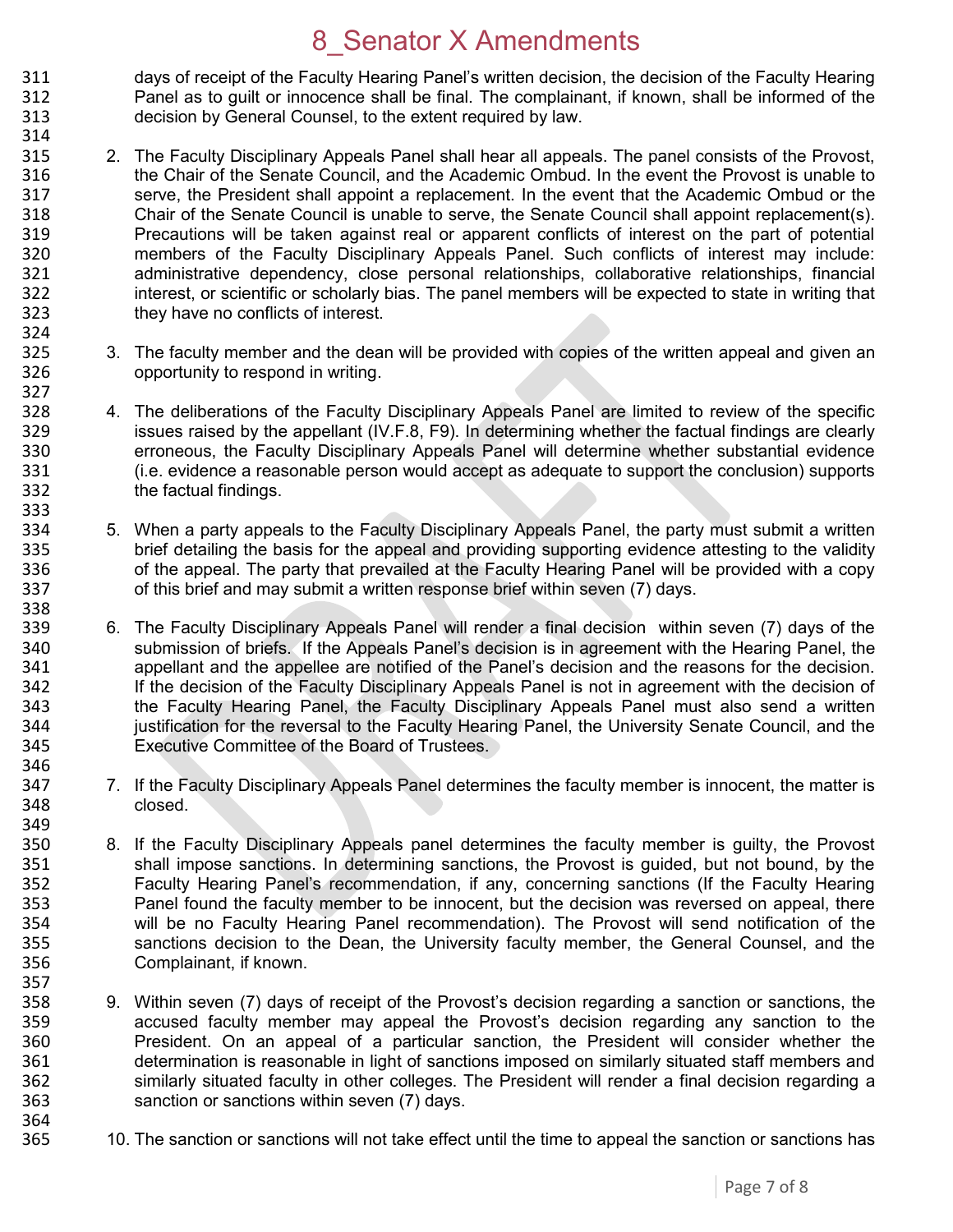expired or the President has rendered his decision. 

- 11. The complainant, if known, shall be informed of the decision by General Counsel to the extent required by law.
- 12. Confidentiality of the record is guaranteed in accordance with Governing Regulations XVI Section B., 1

#### V. Retaliation

 Retaliation is prohibited. Retaliation occurs when an adverse action is taken against a covered individual 376 because he or she engaged in a protected activity including but not limited to reporting discrimination or<br>377 participating in an investigation of a discrimination report. (See AR 6.1) participating in an investigation of a discrimination report. (See AR 6.1)

#### VI. Administrative Leave With Pay during the Process

380 At any time during the process beginning with receipt of an allegation, the Provost, after consultation with<br>381 and on the advice of the General Counsel, may initiate immediate, involuntary administrative leave with and on the advice of the General Counsel, may initiate immediate, involuntary administrative leave with pay. The Provost may impose additional conditions as part of the administrative leave with pay. 

- 384 1. The Provost will impose involuntary administrative leave with pay only if the Provost determines<br>385 that there is a risk that the accused faculty member's continued assignment to regular duties or that there is a risk that the accused faculty member's continued assignment to regular duties or presence on campus may cause harm to others in the University community, impede the investigation, or create a risk of continuing misconduct.
- 2. Involuntary administrative leave with pay for more than thirty (30) days requires approval of the Board of Trustees.
- 392 3. The accused faculty member may appeal the imposition of involuntary administrative leave with<br>393 servine Senate Advisory Committee on Privilege and Tenure (SACPT), under SR1.4.4.2B4. pay to the Senate Advisory Committee on Privilege and Tenure (SACPT), under SR1.4.4.2B4.
- References and Related Materials
- 

391<br>392

- 
- **Revision History**
- 
- For questions, contact: [Office of Legal Counsel](mailto:LegalRegs@uky.edu)
-